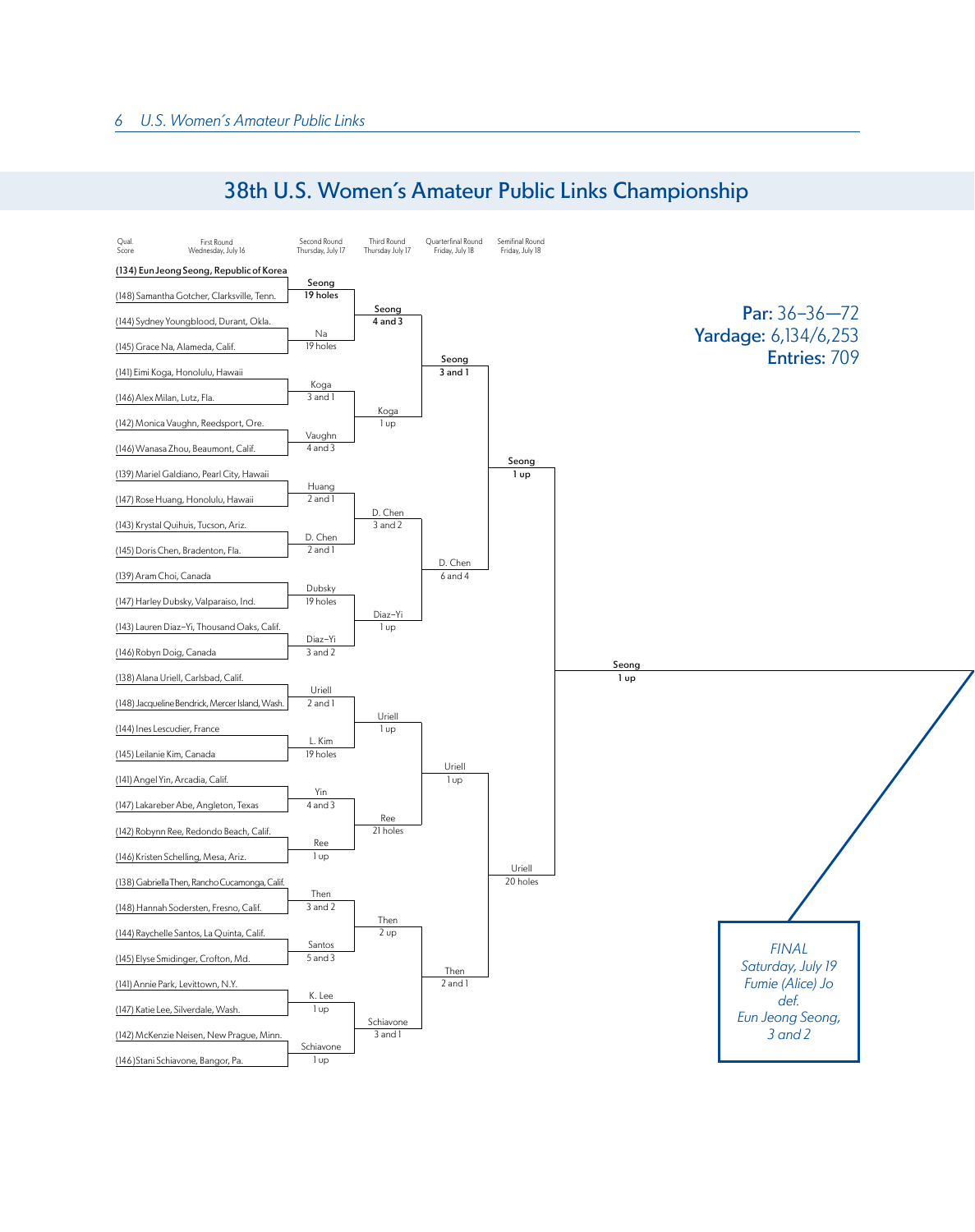

## July 14-19, 2014, The Home Course, DuPont, Wash.